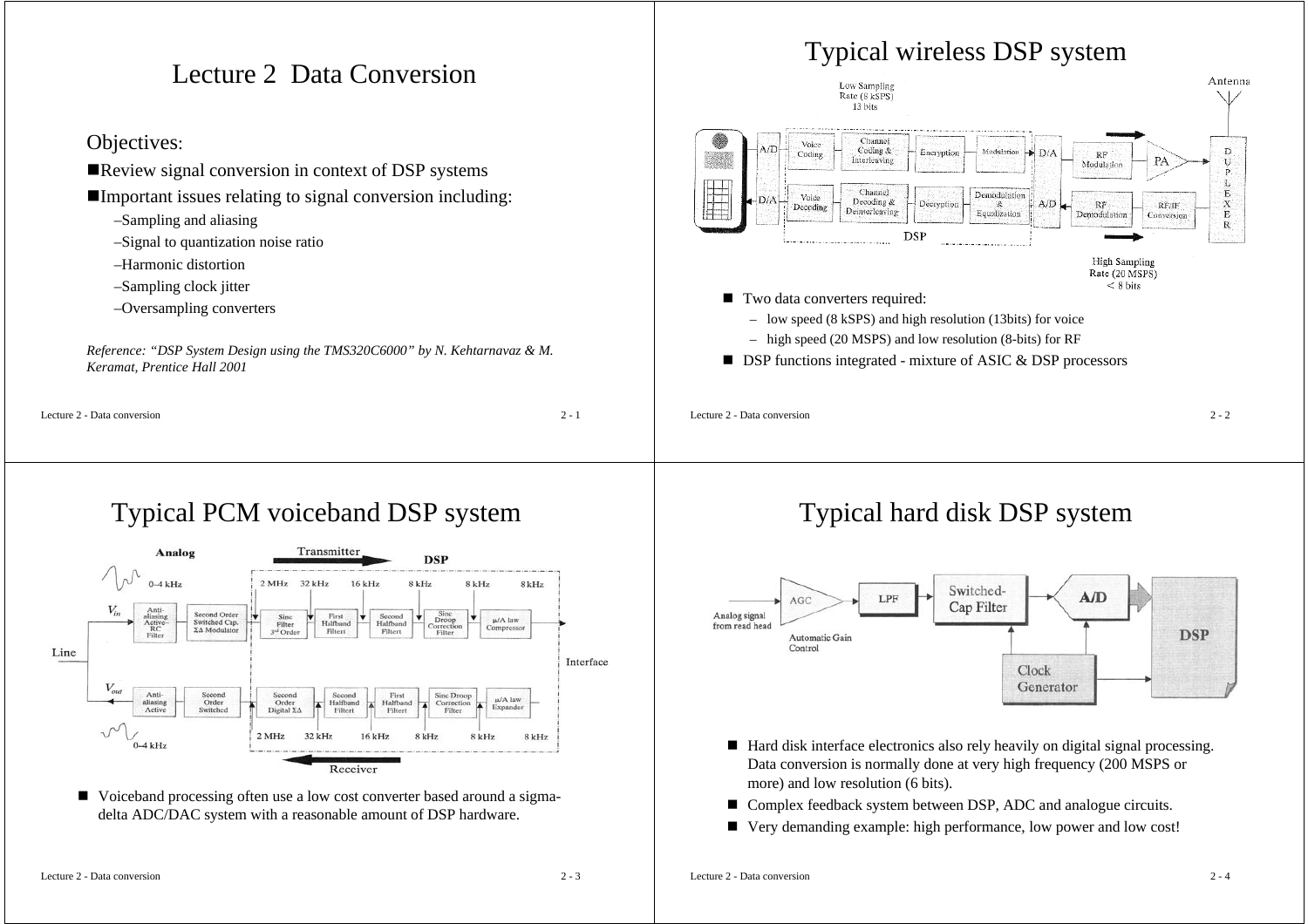## Typical motor control DSP system



- DSP processors are often used in control applications.
- Motor control is an example low speed and moderate resolution.
- Data conversion requirements tend to be modest. Control algorithm can be very complex.

|  |  | Lecture 2 - Data conversion |
|--|--|-----------------------------|
|--|--|-----------------------------|

 $\frac{2}{5}$  - 5

# Harmonic Distortion and sampling

- Real life circuits are not perfectly linear
- Output of linear (analogue) circuit may have distortion
- Subsequent sampling (e.g. saturation of the input stage of a ADC system) will cause spurious signal appearing in the baseband



## Aliasing in Sampling

- Sampling theorem: given a signal which is bandlimited to  $f_{\text{max}}$  sampling frequency fs must be at least  $2*f_{\text{max}}$ .
- $\blacksquare$  2<sup>\*</sup>f<sub>max</sub> is called the **Nyquist** frequency.
- Sampling the signal below this rate will cause signal corruption **aliasing**



## Quantization effect of A/D converters

- The minimum step that an A/D can resolve is:  $1 \text{ LSB} = \Delta = \frac{V_{ref}}{2^N}$  $1 \text{ } LSB = \Delta =$
- Quantization noise  $n_q$  is assumed to be signal independent and is uniformly distributed over -0.5 LSB and 0.5 LSB, then the quantization noise variance is: ∆
- **E** Effect on spectrum of a sinewave:





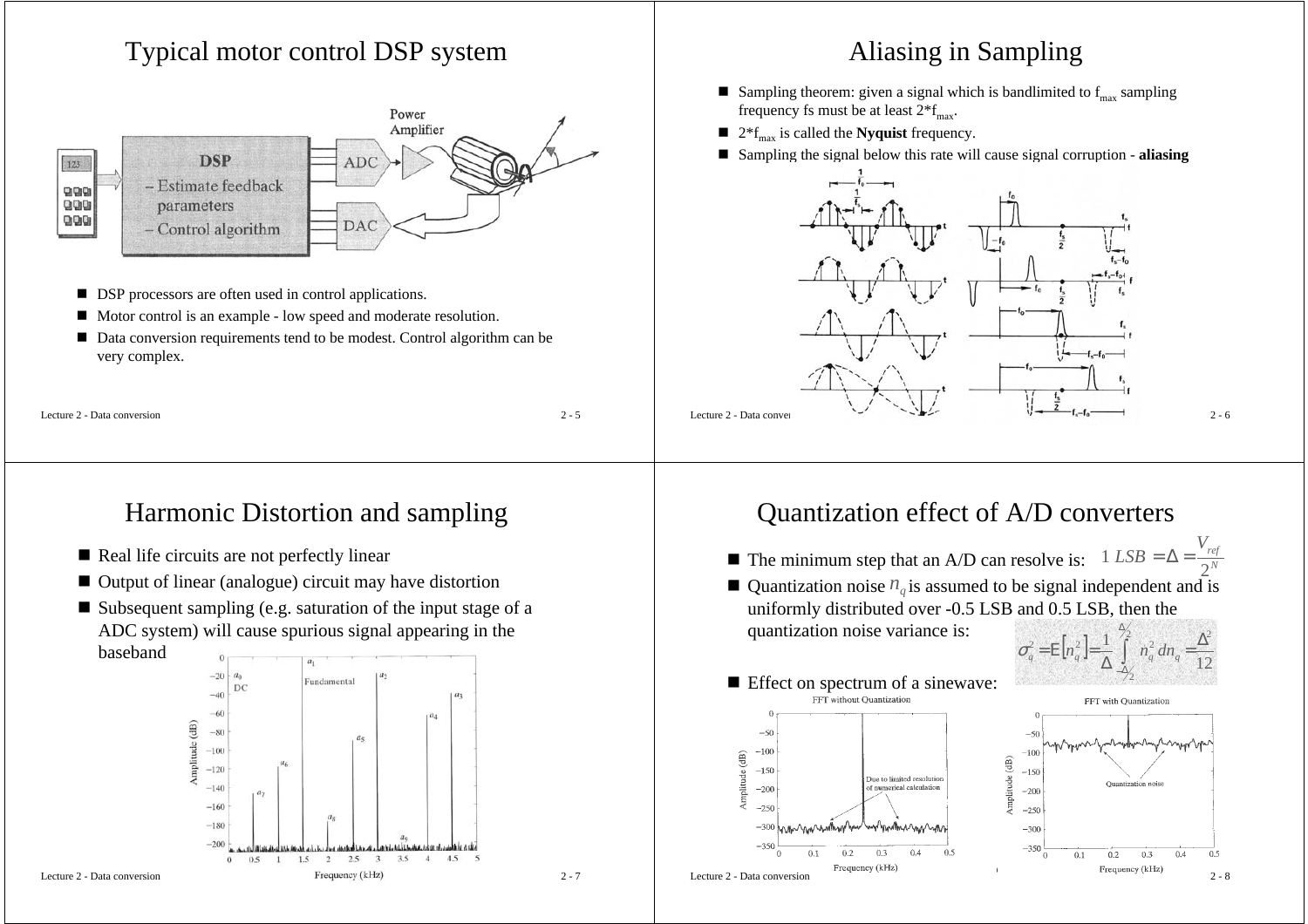### Signal-to-Noise Ratio of A/D converter

 $\blacksquare$  For a sinusoidal signal with an amplitude of  $A_m$ :

 $(A_{\scriptscriptstyle m})$ 2 2 12 $\sqrt{2}$ 1  $10\log \frac{P_s}{P} = 10\log \frac{1}{2}$  $=1010g\frac{1}{12}\left(\frac{V_{ref}}{2^{N}}\right)$  $\bigwedge^{ref}$ <sub>2</sub> $N$ *m n*  $\sum_{n=1}^{s}$  = 10 log  $\frac{1}{1}$  (*V*<sub>1</sub>) *A P P*

$$
SNR_{\text{max}} = 10 \log \frac{\left(\frac{V_{\text{ref}}}{2}\right)^2}{\frac{1}{12}\left(\frac{V_{\text{ref}}}{2}\right)^2} = 10 \log \frac{3}{2} 2^{2N} = 6.02N + 1.76 \, dB
$$

Lecture 2 - Data conversion

 $\frac{2}{9}$ 

#### Signal-to-Noise Ratio for Gaussian signal

 Assume a Gaussian signal with zero mean and standard deviation  $\sigma_s$  such that:  $V_{ref} = K \sigma_s$ 

$$
SNR_{\text{max}} = 10 \log \frac{\sigma_s^2}{\sigma_q^2} = 6N + 10.8 - 20 \log_{10} K \, dB
$$

■ For a linear time-invariant system (e.g. FIR, IIR filters), the noise variance at the output caused by input quantization is:



where  $h[n] =$  impulse response of the system

Lecture 2 - Data conversion

 $2 - 10$ 

## Effect of sampling time jitter

- Jitters associated with sampling clock contribute to additive noise
- For sinusoidal signals, maximum allowable time jitter which results in less than ½LSB is given by:



■ The following graph provides a useful guideline:



#### Lecture 2 - Data conversion

#### Signal reconstruction with D/A converter

**Perfect reconstruction can be achieved by filtering the sampled** signal with a brickwall filter, which is the same as convoluting the sampled signal with a *sinc* function:



Lecture 2 - Data conversion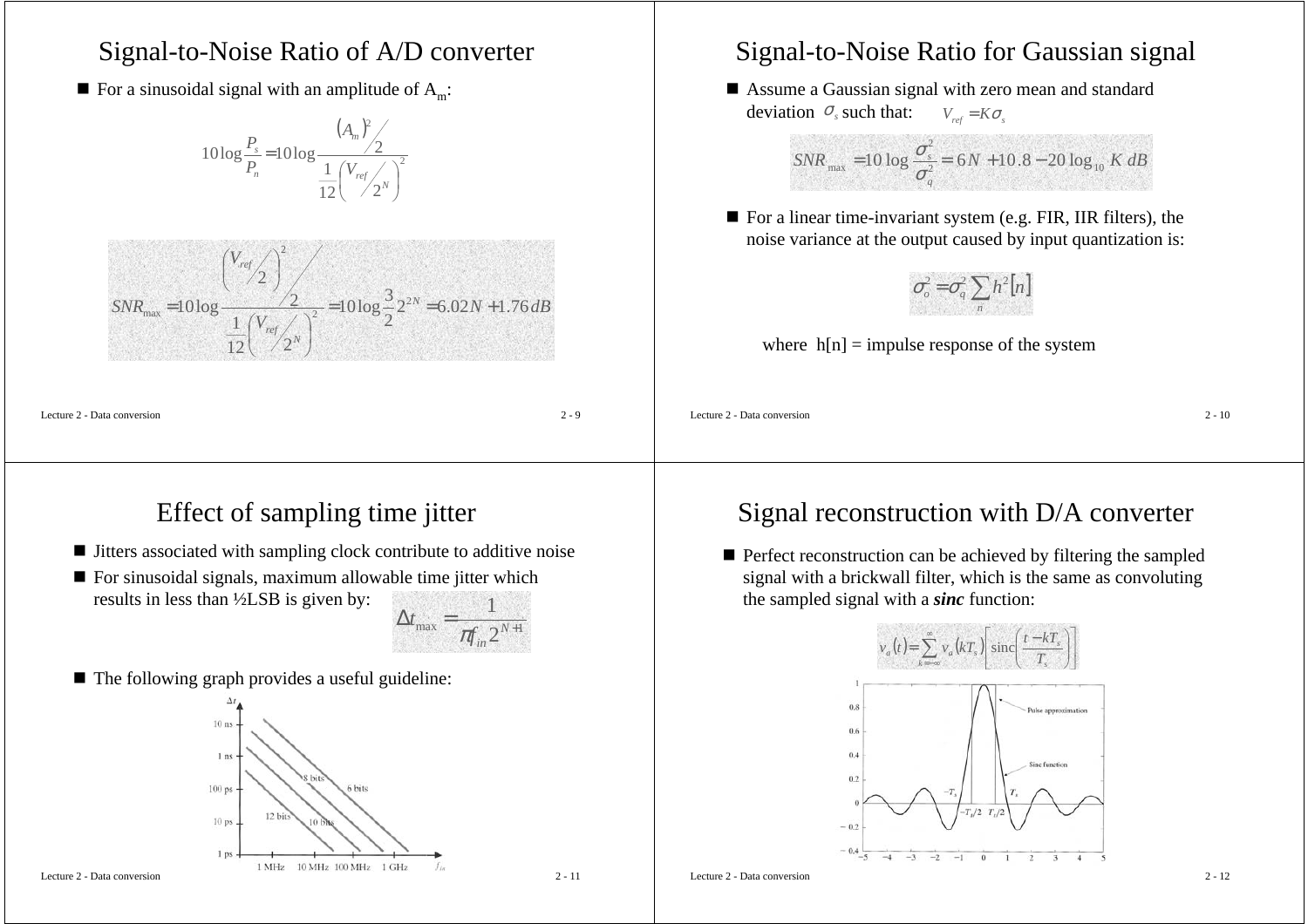## Zero-order hold effect of D/A converter

■ This is difficult to achieve, therefore use approximation of sample-and-hold function with a D/A converter. The transfer function of a D/A converter is:

 $H(j\omega) = \frac{1}{j\omega} - \frac{1}{j\omega}e^{-j\omega T_s} = \frac{\sin(\omega T_s/2)}{\omega T_s/2}e^{-j\omega T_s/2} = \text{sinc}\left(\frac{f}{f_s}\right)e^{-j\pi f/f_s}$  $T_s$  / 2 *f*  $j\omega$   $j\omega$  $H(i\omega) = -$ 



Lecture 2 - Data conversion

## Sigma-Delta A/D converters: why?

- Two types of A/D converters:
	- Nyquist rate: flash A/D, successive approximation A/D
	- Oversampling: sigma-delta
- Advantages of sigma-delta converters:
	- Inherently linear
	- High resolution (16-24 bits)
	- Good for mixed-signal IC processes (e.g. CMOS)
	- No sample-and-hold circuit required
- Disadvantages:
	- Limited to voiceband and audio
	- Difficult to multiplex one ADC to multiple channels
- Almost all audio ADCs use sigma-delta technqiues

## How to reduce this D/A error?

- Two approaches to reduce this error:
	- sinc correction: pre-distort signal to compensate for this error
	- over-sampling

Lecture 2 - Data conversion



## Oversampling A/D

- If the oversampling ratio OSR is:  $2 f_{\rm max}$  $OSR = \frac{f_s}{f}$
- SNR can be improved according to:

*SNRoversampling* <sup>=</sup> 6.02*<sup>N</sup>* <sup>+</sup>1.76+10log(*OSR*) *dB*SIGNAL **DSP** ADC: DECIMATOR LPF **FILTER** PASSBAND **QUANTIZATION NOISE REMOVED BY DIGITAL FILTER**  $^{\mathsf{f}_\mathsf{S}}$  $Kf_s$  $Kf_s$  $\overline{2}$ Lecture 2 - Data conversion $2 - 16$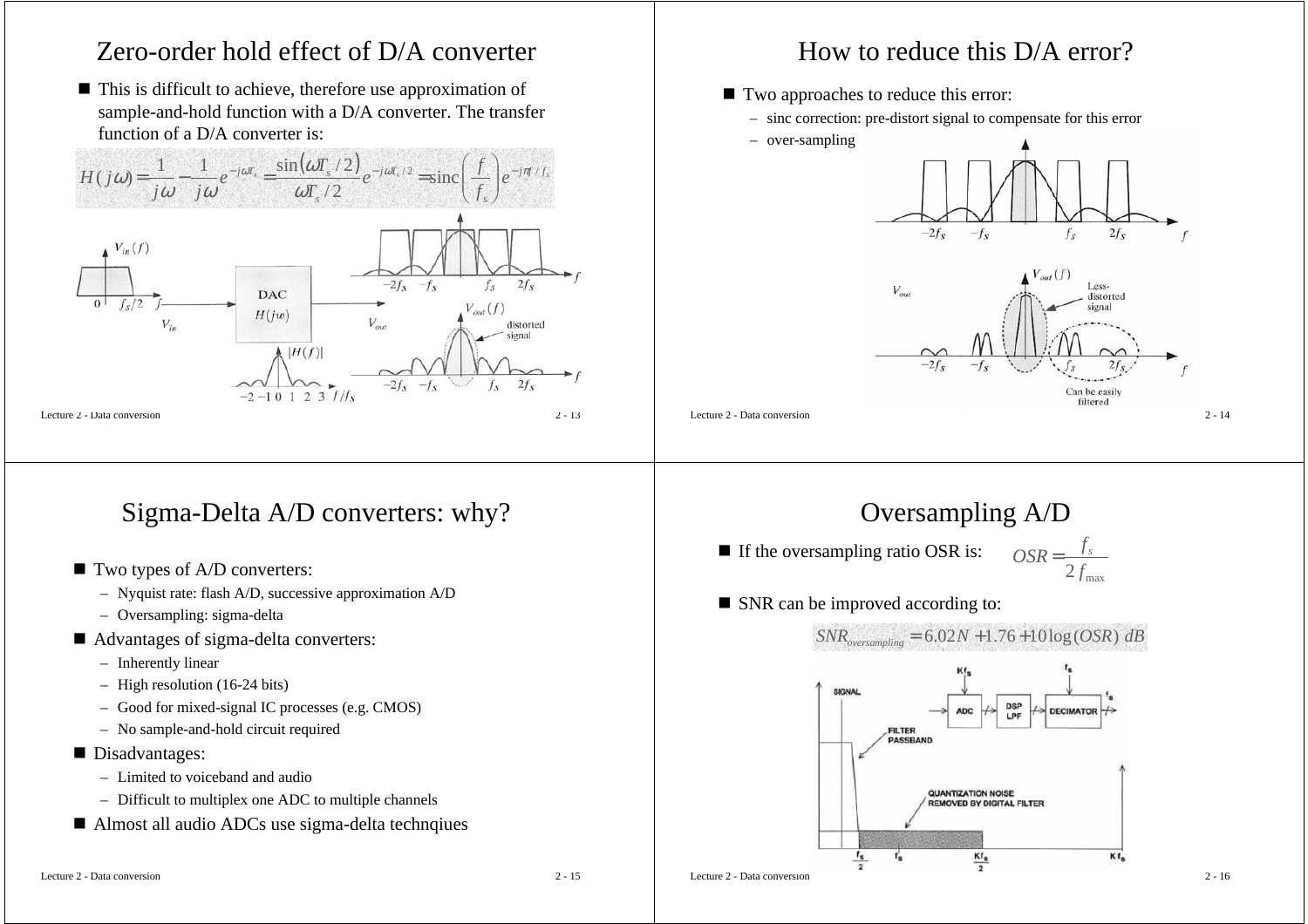

#### Block diagram of a sigma-delta converter



#### Oversampled D/A converter